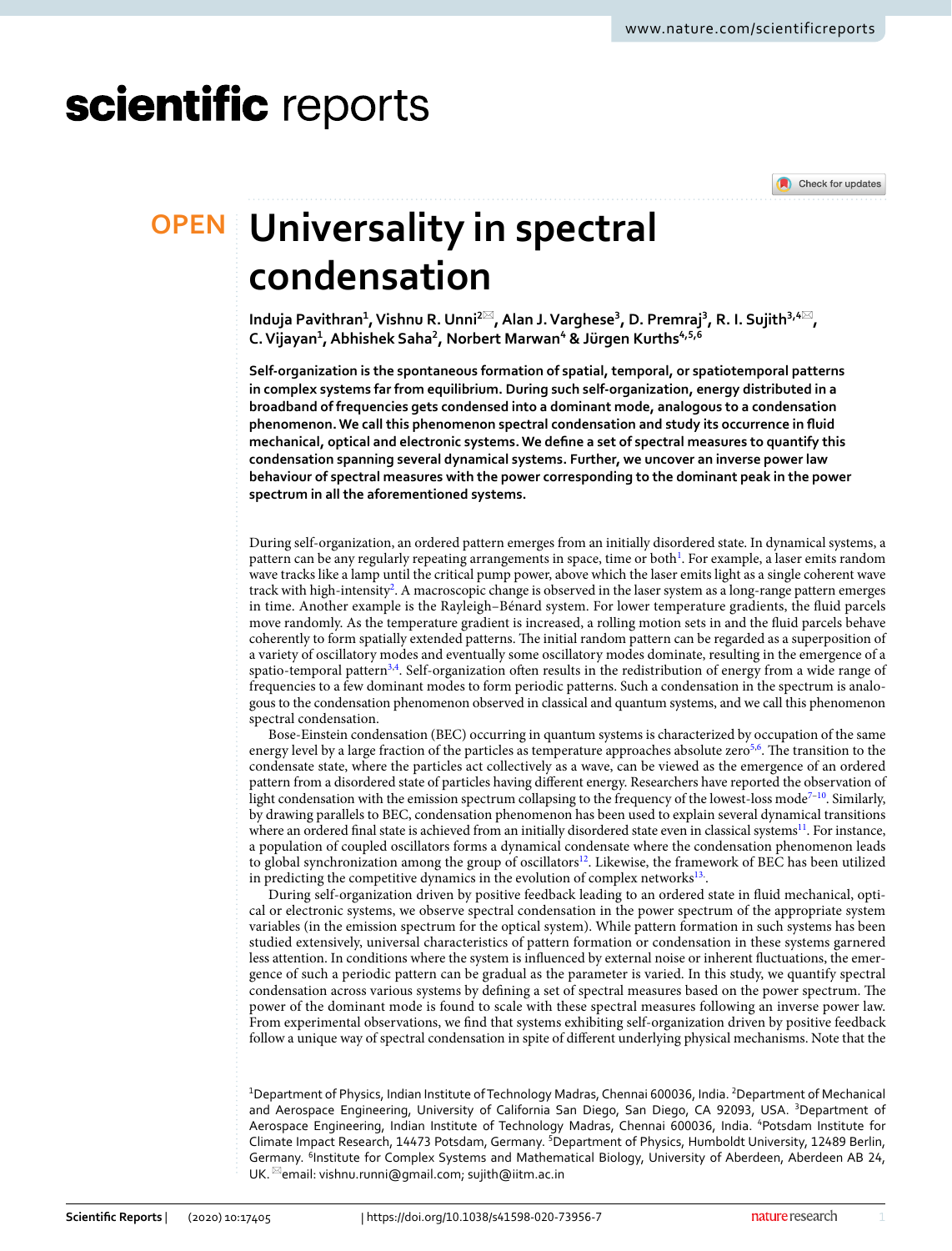

<span id="page-1-0"></span>**Figure 1.** Schematic of the experimental setups. (**a–c**) Three fluid mechanical systems exhibiting oscillatory instabilities, namely, a thermoacoustic, an aeroacoustic and an aeroelastic system respectively. In these fluid mechanical systems, the Reynolds number (Re) is the control parameter. (**d**) An optical system for random lasing, wherein we observe a transition towards narrow-band lasing like emission as we increase the excitation pulse energy (EPE) of the laser source. (**e**) Electronic circuit showing Chua's circuit along with a zoomed detailed view of the Chua's diode. The variable resistor  $(R)$  is varied to obtain the transition from a fixed point to limit cycle oscillations. In all these systems, we acquire data for different values of the respective control parameters. We measure the acoustic pressure fluctuations for thermoacoustic and aeroacoustic systems while the strain on the cantilever beam is acquired for the aeroelastic system. For the random laser, the output emission is collected using a fibre optic spectrometer and the voltage  $(v_1)$  is measured for the electronic circuit. The dimensions of different experimental setups are not to scale.

self-organization that we are discussing in this paper is different<sup>[14](#page-6-11)</sup> from the concept of self-organized criticality (SOC) introduced by Per Bak and collaborators<sup>[15,](#page-7-0)[16](#page-7-1)</sup>.

#### **Results**

Fluid mechanical systems examined in this study include thermoacoustic, aeroacoustic and aeroelastic systems which exhibit transition to oscillatory instabilities upon varying a control parameter. In a thermoacoustic system, the positive feedback between the acoustic field and the reactive flow field inside a confinement can cause an emergence of coherent dynamics in the flow field, which manifests as large amplitude self-sustained oscillations in pressure and heat release rate. This dynamical state is known as thermoacoustic instability<sup>[17](#page-7-2)</sup>. The large amplitude oscillations encountered are detrimental to the structural integrity of practical systems such as rockets and gas turbine engines<sup>[18](#page-7-3),[19](#page-7-4)</sup>. Aeroacoustic instability is another oscillatory instability which arises due to the interaction between the acoustic field and the vortices in a turbulent flow<sup>[20](#page-7-5)</sup>. Aeroelastic instability occurs as a result of the coupling between the turbulent flow and the structural elements of the system $^{21}$  $^{21}$  $^{21}$ . Further details about the experiments are provided in Methods. We analyze the sharpening of the dominant peak in the power spectrum of a fluctuating system variable in the following cases: a thermoacoustic system with different flame holding mechanisms and different combustor lengths (Fig. [1](#page-1-0)a), an aeroacoustic system (Fig. [1](#page-1-0)b) and an aeroelastic system (Fig. [1](#page-1-0)c). Thermoacoustic system with different combustor lengths helps to achieve different characteristic time scales. Further, the two flame holding mechanisms in the combustor causes different mechanisms of thermoacoustic instability.

All the three fluid mechanical systems exhibit a transition to oscillatory instability as we increase the Reynolds number (Re). Here, we present the evolution of the power spectrum only for a representative set of data (Fig. [2](#page-2-0)a), although all aforementioned cases of the fluid mechanical systems have been analyzed. The power spectrum has a broad peak for low values of Re. We observe the transition of power spectra from a broad peak to a sharp one as we approach the onset of the oscillatory instability. Each spectrum is normalized with its maximum amplitude to emphasize the narrowing of the peak (Fig. [2b](#page-2-0)).

The optical system chosen for this study is a random lasing system (Fig. [1](#page-1-0)d). Unlike conventional lasers, the lasing action in random lasers is achieved by strong multiple scattering in the optical gain medium. The large number of scatterers which are dispersed in the gain medium causes the light rays to scatter multiple times before they exit the gain medium<sup>[22](#page-7-7),[23](#page-7-8)</sup>. The emission spectrum of a random laser, upon excitation by a pulse of suitable wavelength, is acquired using a fibre optic spectrometer. There is an appreciable narrowing in the emission profile (Fig. [2](#page-2-0)c) with the increment in excitation pulse energy (EPE), as is evident in Fig. [2d](#page-2-0) where each spectrum is normalized with its maximum power.

2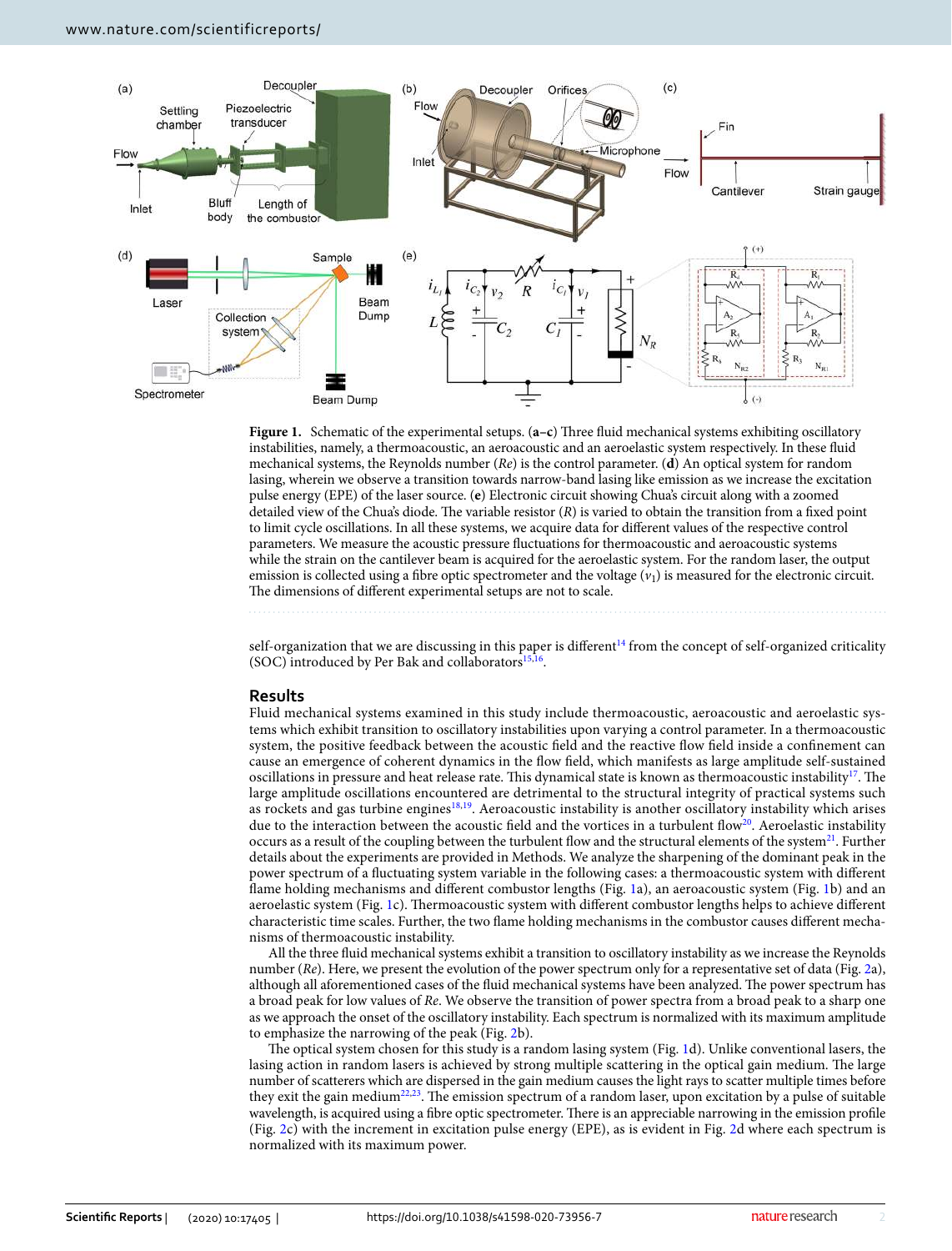

<span id="page-2-0"></span>**Figure 2.** Evolution of the spectrum for fluid mechanical, optical and electronic systems. The evolution of power spectrum with variation in the corresponding control parameter is presented on the left side and the normalized spectra for each system are given on the right side of the panel. (**a,b**) Power spectra obtained using Fast Fourier Transform (FFT) of the acoustic pressure fluctuations for a laboratory-scale bluff body stabilized combustor of length 700 mm. The power spectra exhibit an increasing dominance of a single peak on approaching oscillatory instabilities (for increasing  $Re$ ) in all the fluid mechanical systems discussed in this paper, and hence this figure is a representative example. (**c,d**) Emission spectra of the random laser as we progressively increase EPE. The power spectrum is obtained by multiplying the photon count per second for each wavelength with its respective energy. The broad spectrum starts to become a narrow lasing-like peak with increase in EPE. ( $e, f$ ) Power spectra obtained using FFT of the voltage signal ( $v_1$ ) measured from Chua's circuit and the corresponding normalized spectra are shown respectively. The peak sharpens during the transition to limit cycle oscillations as the resistance  $(R)$  is decreased. The power spectra using FFT are plotted for a resolution of 4 Hz for visualization purpose.

To study spectral condensation in electronic systems, we select Chua's circuit (Fig. [1e](#page-1-0)) which has become a paradigm for chaos[24](#page-7-9)[,25](#page-7-10). It consists of two capacitors, an inductor, a resistor and one nonlinear element known as Chua's diode. The system exhibits period-doubling bifurcation from a fixed point to chaos with change in the resistance, R. Here, we focus on the transition from a fixed point to a period-1 limit cycle. In experiments, external noise or inherent fluctuations including thermal fluctuations of the electronic devices, their inaccuracies and electromagnetic interference will make the fixed point noisy<sup>[26](#page-7-11)</sup>. Thus, for the conditions for which a fixed point is expected, we observe low amplitude noisy oscillations with a broad peak in the power spectrum centered around the natural frequency. During this transition to limit cycle (noisy Hopf bifurcation), we find a narrowing of the power spectrum (Fig. [2](#page-2-0)e,f) akin to that observed in fluid mechanical and optical systems.

Next, we quantify the sharpening of the power spectrum during spectral condensation by defining 'spectral measures'. The general expression for the spectral measure is:

$$
\left[\mu_m^x \mu_n^y\right] = \left[\int_{-\delta F}^{+\delta F} \frac{P(F)}{P_0} \left|\frac{F}{f_0}\right|^m dF\right]^x \times \left[\int_{-\delta F}^{+\delta F} \frac{P(F)}{P_0} \left|\frac{F}{f_0}\right|^n dF\right]^y. \tag{1}
$$

Here,  $\mu_m$  is the  $m^{th}$  moment of the power spectrum.  $P(F)$  represents the power corresponding to the modified frequency  $F = f - f_0$ , where f is a variable indicating the frequency of oscillations,  $f_0$  is the frequency corresponding to the dominant peak in the power spectrum, and  $P_0 = P(f_0)$ . The indices m, n, x & y of the spectral measure are chosen to be positive integers. As our interest is to study the condensation towards a single peak, we compute the spectral measures  $[\mu_m^x \mu_n^y]$  only in the neighbourhood of width  $\delta F$  centered at  $f_0$ . We set  $\delta F$  to  $f_0/5$ , based on our analysis of a collection of data with vastly different values of  $f_0$ . Also, the amplitude of the peak reduces significantly within this range. Variations in the choice of  $\delta F$  can be tried out, based on the appearance of the spectrum, such that it covers the spread of the peak during condensation. The spectral measures,  $[\mu_m^x \mu_n^y]$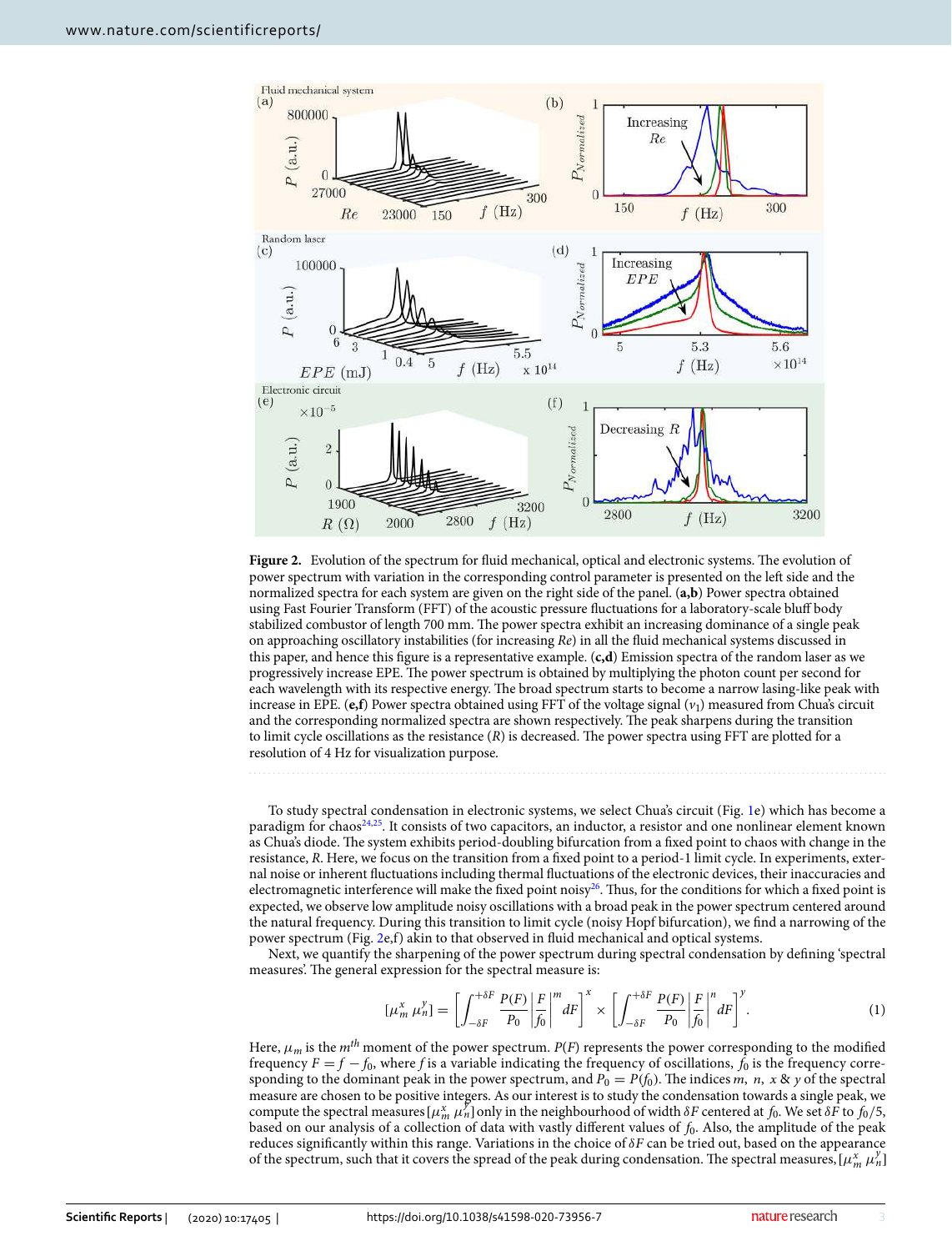

<span id="page-3-0"></span>**Figure 3.** The scaling behaviour of spectral measures with the peak power during spectral condensation in experimental systems and models. Variation of the normalized power  $(P_0/P_N)$  corresponding to the dominant mode with the representative spectral measures ( $[\mu_2]$ ,  $[\mu_2 \mu_0]$  &  $[\mu_4 \mu_4]$ ) plotted in double logarithmic scale **(a-c)** for the data acquired from experiments conducted in different systems and (**d-f**) for the data generated from two models. The extent of spectral condensation and the peak power differs by orders of magnitude across these systems. Hence, we rescale the power corresponding to the dominant peak ( $P_0$ ) as  $P_0/P_N$  to show the lines,  $\log(P_0) = k \log((\mu_m^x \mu_n^y)) + C$ , in the same plot. The normalization factor,  $P_N$ , is the estimated value of peak power for  $[\mu_{m}^{x} \mu_{n}^{y}] = 1$  obtained by extrapolating the line log(P<sub>0</sub>) = k log ( $[\mu_{m}^{x} \mu_{n}^{y}]$ ) + C for each system. This choice of  $P_N$  forces all lines to have  $C = 0$ . We observe an inverse power law behaviour for all the spectral measures in the experiments as well as in the models. The uncertainties in the power law exponent are shown for 95% confidence intervals.

can be considered as the products of moments of the power spectrum raised to integer powers. According to the definition of the spectral measures,  $[\mu_m^x \mu_n^y]$  decreases as the peak gets sharper. In this study, we present the analysis of three representative spectral measures,  $[\mu_2]$ ,  $[\mu_2 \mu_0]$  &  $[\mu_4 \mu_4]$ . Note that  $[\mu_2]$  is the second moment of the power spectrum in the  $\delta F$  neighbourhood of  $f_0$ , whereas,  $[\mu_2 \mu_0] \& [\mu_4 \mu_4]$  are the products of higher moments of the distribution. Higher moments give more weightage to the tail ends of the spectrum and thus its variation indicates how the broad tails diminish.

We uncover an inverse power law relation between the spectral measures and the power corresponding to the dominant peak (Fig. [3](#page-3-0)a–c) during spectral condensation. All the data sets for the fluid mechanical, the optical and the electronic systems collapse to an inverse power law scaling in spite of the different physics involved in the process of condensation. We also present the analysis of data obtained from two models: kicked oscillator model<sup>[27](#page-7-12)</sup> and noisy Hopf bifurcation model<sup>[28](#page-7-13)</sup> (detailed descriptions are given in Methods). Both the models exhibit a transition from low amplitude aperiodic oscillations to a high amplitude limit cycle, thereby a condensation behaviour is observed in the power spectrum. We detect a similar scaling relation between  $[\mu_m^x \mu_n^y]$  and  $P_0/P_N$ (Fig. [3d](#page-3-0)–f) as observed in experiments. This inverse power law behaviour appears to be a universal characteristic of spectral condensation and the experimentally observed value for the power law exponent  $(k)$  corresponding to the spectral measures [μ<sub>2</sub>], [μ<sub>2</sub> μ<sub>0</sub>] & [μ<sub>4</sub> μ<sub>4</sub>]) are around −1.12 ± 0.13, −0.7 ± 0.08 and −0.50 ± 0.06 respectively (averaged across systems). The exponent (k) is found to reduce for the higher indices of the measure and k for higher moments have much narrower dispersion across different systems (refer Methods). It may be noted that we do not ignore any points as power law tails and do not introduce any cutoffs in the power law scaling.

The existence of multiple invariant exponents motivates us to think about the existence of a universal form for the power spectrum in the neighbourhood of  $f_0$ . The power law relations indicate that given a distribution of power over a range of frequencies, the spectral measures at all levels of spectral condensation is already determined by the inverse power law relations. Further, the power spectrum decays away from  $f_0$  and this decay is steeper for a sharp peak with higher amplitude. Thus, we consider a functional form for the power spectrum which is a function of F and has  $P_0$  and  $f_0$  as two parameters, and is as follows:

<span id="page-3-1"></span>
$$
P(F) = P_0 e^{\left[ -(P_0)^{\alpha} \left(\frac{F}{f_0}\right)^{\beta} \right]},
$$
\n(2)

where all the symbols retain their definitions. Here, both  $\alpha$  and  $\beta$  have to be strictly positive. By comparing with the experimentally obtained values of power law exponents  $(k)$  for a set of spectral measures (for combinations of m, n, x & y), we estimate the optimal values of the parameters  $\alpha$  and  $\beta$  iteratively as  $\alpha = 0.125 \pm 0.017$  and  $\beta = 0.317 \pm 0.024$  respectively.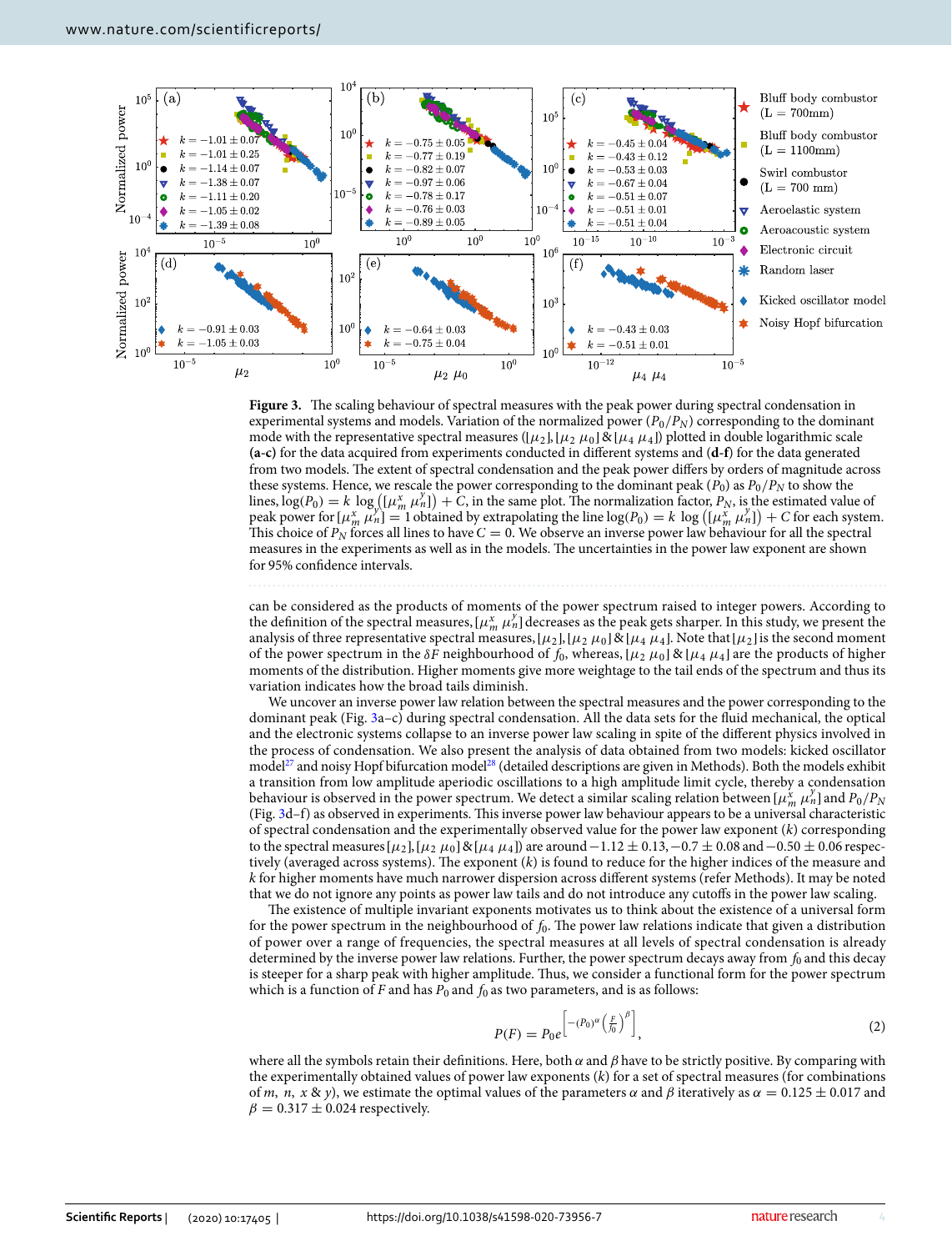#### **Discussion**

In this paper, we define spectral measures to compare and quantify spectral condensation in different systems and we uncover a universal route through which spectral condensation occurs in fluid mechanical, optical and electronic systems. The dominant peak in the power spectrum sharpens with an increase in peak power following inverse power law relations with the spectral measures. Interestingly, the scaling exponents are found to be within a small range across all the systems studied. In addition, we note that the area under the curve in the power spectrum is not constant during the process of spectral condensation. It is not merely a redistribution of energy in the power spectrum; there is amplification due to transfer of energy across subsystems through the positive feedback mechanism. Thus, the total power associated with the system variable is not conserved during spectral condensation.

From a practical viewpoint, these spectral measures can be used as a system independent method to quantify dynamical transitions in systems where an emergent periodic behaviour is observed. During spectral condensation in fluid mechanical systems, the condensation of power to a dominant mode causes high amplitude periodic oscillations which can have catastrophic effects on the system. In such cases estimating the peak power during oscillatory instability will help to design control strategies to mitigate oscillatory instabilities<sup>[29](#page-7-14)</sup>. In future studies, it will be interesting to study this scaling behaviour for biological systems.

### **Methods**

**Experiments.** We perform experiments in three fluid mechanical systems (thermoacoustic, aeroacoustic and aeroelastic systems), an optical system (random laser) and an electronic system (Chua's circuit). Details of all the experiments are provided below (refer Fig. [1\)](#page-1-0).

Thermoacoustic system. The experimental setup comprises a settling chamber, ignition spark plug, combustion chamber equipped with a flame holding mechanism and a decoupler. Air partially premixed with fuel (Liquified petroleum gas, LPG: butane 60% and propane 40% composition by mass) enters through the inlet and the reactant mixture gets ignited just before it enters the combustion chamber. Two flame stabilizing mechanisms (bluff body and swirl) are used in the combustor which results in completely different flow physics with differ-ent mechanisms causing thermoacoustic instability<sup>[30](#page-7-15)[,31](#page-7-16)</sup>. In order to achieve different acoustic length scales and timescales, we vary the length of the combustion chamber. Travel time of sound in the duct is determined by the ratio of length of the duct to the speed of sound. We use two lengths (700 mm and 1400 mm) of bluff-body stabilized combustor and a swirl stabilized one a length 700 mm. Detailed descriptions of all the configurations of experiments can be found in Nair & Sujith<sup>[32](#page-7-17)</sup>, Nair *et al.*<sup>[33](#page-7-18)</sup> and Unni & Sujith<sup>[34](#page-7-19)</sup> and the data analyzed in this study are reported in the above references.

We vary Re by increasing the mass flow rate of air and keeping the mass flow rate of the fuel constant. The mass flow rates of both air and fuel are controlled using mass flow controllers (Alicat MCR series) with an uncertainty of 0.8% of reading + 0.2% of full scale. The variation of Re is from  $(1.81 \pm 0.052) \times 10^4$  to  $(2.8 \pm 0.073) \times 10^4$  for the bluff body stabilized combustor of length 700 mm. For bluff body stabilized combustor of length 1400 mm, Re is varied from  $(1.96 \pm 0.006) \times 10^4$  to  $(3.53 \pm 0.099) \times 10^4$ . Similarly, Re is varied from  $(1.61 \pm 0.041) \times 10^4$  to  $(1.96 \pm 0.061)$  $(0.060) \times 10^4$  for the swirl stabilized combustor. The system transitions towards limit cycle oscillations from a state of aperiodic oscillations with increase in Re. A piezoelectric transducer PCB106B50 transducer with a sensitivity of 72.5 mV/kPa and resolution 0.48 Pa is used for measuring the unsteady pressure fluctuations inside the combustion chamber for the configuration having a combustor length of 700 mm. A PCB103B02 transducer with a sensitivity of 217.5 mV/kPa and resolution 0.15 Pa is used for the combustor with length 1400 mm. In order to record the maximum amplitude of the standing wave, the sensor is mounted at the antinode of the acoustic oscillations. The sampling rate of data acquisition is 10 kHz for the experiments in the thermoacoustic system.

Aeroacoustic system. The aeroacoustic system consists of circular orifices in a duct. The flow passing through an orifice sheds vortices downstream. A feedback mechanism between the vortex shedding and the acoustic field inside the duct can generate tonal sounds under certain conditions. Periodic vortex shedding can excite the natural acoustic modes of the duct<sup>[35](#page-7-20)</sup>. Figure [1b](#page-1-0) shows a schematic of the aeroacoustic experimental setup. The turbulent flow enters through a large cylindrical chamber, called the decoupler, which helps to maintain the ambient pressure at both ends of the duct by isolating the duct from the upstream pressure fluctuations. Inside the long pipe, there are two circular orifices of diameter 20 mm each, thickness 2.5 mm and separated by a distance of 18 mm. The length of the pipe before the first orifice and after the second orifice are 300 mm and 225 mm respectively. The mass flow rate of air is increased to attain different dynamical states in the system. A mass flow controller (Alicat MCR series) with an uncertainty of 0.8% of reading + 0.2% of full scale is used to control the mass flow rates. The mass flow rate of the air in the duct is increased from  $1.633 \pm 0.054$  g/s to  $2.695 \pm 0.062$ g/s in steps of 0.041 g/s. Thus, the Re varies from  $5615 \pm 185$  to  $9270 \pm 212$ . We use a pressure field pre-polarized condenser microphone and preamplifier system (PCB make, model number 378C10, 1 mV/Pa sensitivity and 28.3 Pa resolution) to measure the pressure fluctuations inside the duct. The sensor is mounted at a distance of 100 mm from the second orifice. The data is acquired at a sampling rate of 10 kHz.

Aeroelastic system. The aeroelastic system is made up of a cantilever beam (length = 45 mm, width = 25 mm and thickness = 0.5 mm) with one end fixed and the other end free. The cantilever has a 12 mm long vertical fin at the free end of the beam, analogous to the winglet of an aircraft wing. A turbulent jet of air is passed from left to right along the length of the cantilever. The vortices shed from the edges of the fins induce unsteady aerodynamic load to the cantilever beam forcing it to oscillate. A strain gauge (Micro measurements make, pattern: 125LW, 3 % strain range) is attached at a distance of 5 mm from the fixed end of the beam to acquire the result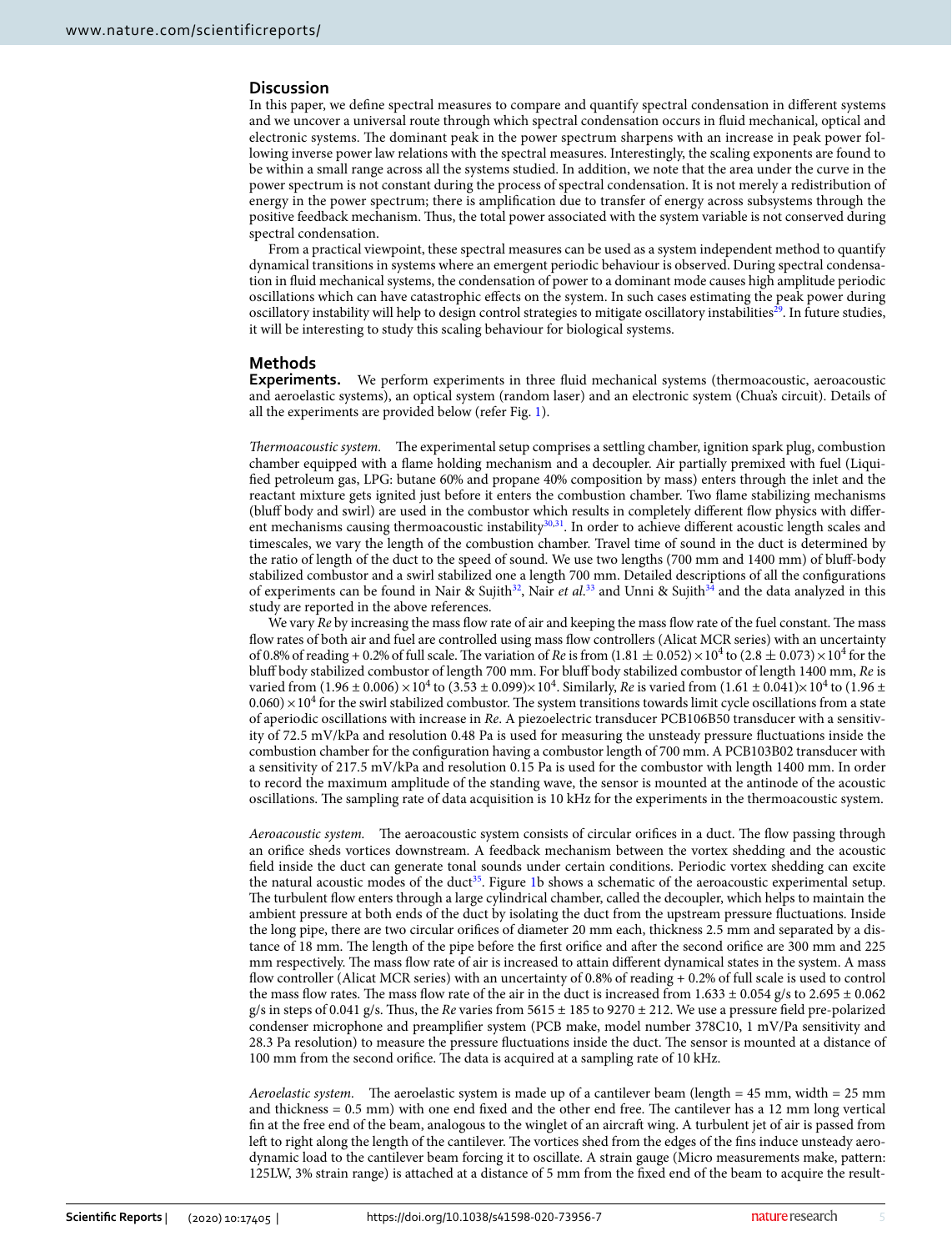ing strain on the cantilever beam. We vary  $Re$  from 2384  $\pm$  159 to 4768  $\pm$  111 in order to capture the transition towards aeroelastic instability.

Optical system. A random lasing system consists of an optical gain medium with a large number of scatterers dispersed in a random arrangement<sup>[22](#page-7-7)</sup>. The gain medium emits light upon excitation by a suitable wavelength. Analogous to the standard cavity mirrors, the feedback obtained through appropriate multiple scattering scenarios accounts for the amplification. We perform random lasing experiments with zinc oxide particles (ZnO) as scatterers and Rhodamine 6G dye as the gain medium. 50 mg of ZnO powder and 1 mg of Rhodamine 6G dye are dissolved in 3 ml of ethylene glycol to make a colloid and is filled in a quartz cuvette for the experiment. Figure [1d](#page-1-0) represents the experimental setup for the random lasing. We excite the sample with the second harmonic of an Nd:YAG laser source ( $\lambda = 532$  nm) with a repetition rate of 10 Hz and a pulse duration of 120 ps. The sample is positioned at an acute angle (50 $^{\circ}$   $\pm$  0.5 $^{\circ}$ ) to the incident beam and the emission is captured by the collection lenses from the side. This arrangement helps to avoid the reflected rays of the excitation source from the cuvette. We increase EPE to achieve lasing. The output emission is collected by the tip of the fiber optic cable. The emission spectrum is obtained using Research India RIS-T1708 spectrometer.

Electronic circuit. Chua's circuit is used to study spectral condensation during the transition from a fixed point to a limit cycle (Fig 1e shows the schematic of the circuit). It is a third-order, autonomous electronic circuit having a linear resistor, two linear capacitors, a linear inductor and one nonlinear element, known as Chua's diode<sup>[25](#page-7-10)[,36](#page-7-21)</sup>. Chua's diode has a nonlinear (piecewise-linear)  $v - i$  characteristics<sup>[36](#page-7-21)</sup>. More details and diagram can be found in Kennedy<sup>[37](#page-7-22)</sup>. The circuit parameters are chosen to be  $C_1 = 10$  nF,  $C_2 = 100$  nF and L = 18 mH. By reducing the variable resistor, R from 2000  $\Omega$  towards 0  $\Omega$ , Chua's circuit exhibits a sequence of bifurcations. Here, we vary the control parameter R to observe a transition from a fixed point to limit cycle oscillations. The voltage  $(v_1)$ is acquired using a 16 bit A/D card (NI6343) at a sampling rate of 200 kHz.

**Mathematical models.** Kicked oscillator model. We use a kicked oscillator model to study the scaling observed during the transition to limit cycle oscillations. Fluid mechanical systems that involve vortex shedding can be modelled as kicked oscillators<sup>[27](#page-7-12)</sup>. In the model, the kicks are random when we are far from the self-organized state and become periodic as we approach the onset of oscillatory instability. In lasers, we observe a similar behaviour. The individual electrons vibrate and emit light randomly until it reaches a threshold excitation power and suddenly all of them start to vibrate uniformly in phase, forming a giant wave track<sup>[2](#page-6-1)</sup>. The order parameter, i.e., the wave generated by electron by their uniform vibration, forces every electron to vibrate in phase, leading to a typical synergetic phenomenon.

The kicked oscillator model captures the state of aperiodic oscillations, intermittency and limit cycle oscilla-tions as observed in practical systems mentioned earlier. Seshadri et al.<sup>[27](#page-7-12)</sup> used a Galerkin expansion to express the acoustic variables in terms of the natural modes of the duct. They obtained a kicked oscillator equation for the acoustics modes as follows:

<span id="page-5-1"></span><span id="page-5-0"></span>
$$
\ddot{\eta}_n + \xi_n \dot{\eta}_n + \omega_n^2 \eta_n = B_n \sum_j \delta(t - t_j)
$$
\n(3)

Here  $B_n$  is the kicking strength,  $t_j$ s known as the kicking times are the time instants of each kick. The kicking time instants  $t_j$ s are defined as follows:

$$
t_j = t_{j-1} + (1 - C(p_a))T_a + C(p_a)\sigma T_a|\mathcal{N}(0,1)|
$$
\n(4)

Here  $T_a$  is the dominant time period,  $\mathcal N(0, 1)$  is the Gaussian white noise and  $\sigma$  is the strength of the noise. C is a biased coin toss where 1 occurs with probability  $p_a$  and 0 with a probability  $1 - p_a$  and  $p_a$  is called the aperiodic probability.  $p_a$  is an estimate of the aperiodic content in the time series. Here, we can think of the aperiodic probability as a parameter (like the Reynolds number) that we are varying to achieve the different dynamical states of the system. From Eqs. [\(3\)](#page-5-0) and [\(4](#page-5-1)) we can observe that for  $p_a = 0$ , the kicks are periodic and hence the dynamics correspond to a state of limit cycle oscillations. Whereas  $p_a = 1$ , the kicks occur at random time instants and hence this corresponds to a state of aperiodic oscillations.

Following Seshadri et al.<sup>[27](#page-7-12)</sup>, the kicking strength B is kept constant as 100 for this study and the noise strength  $\sigma$  is selected as 5 and 1 for the aperiodic case and limit cycle, respectively. We vary the aperiodic probability from 1 to 0 (corresponding to aperiodic fluctuations to limit cycle) in steps of 0.001 to obtain time series corresponding to each aperiodic probability. Now for each of these time series, the Fourier transform was evaluated and the spectral measures are computed. Now the variation of spectral measures and the power corresponding to the dominant mode of oscillations are plotted (Fig. [3](#page-3-0)d-f). We can see that this model captures the inverse power law relationship that was observed in the experimental data.

Noisy Hopf bifurcation model. We examine another model of a nonlinear oscillator in the presence of noise which exhibits subcritical and supercritical Hopf bifurcation.

$$
\ddot{\eta} + \alpha \dot{\eta} + \omega^2 \eta = \dot{\eta} \left( \beta + K \eta^2 - \gamma \eta^4 \right) + \xi \tag{5}
$$

Here,  $\alpha$  and  $\beta$  are linear damping and driving respectively. Following Noiray<sup>[28](#page-7-13)</sup>, we use additive white noise  $\xi$  of intensity Γ and having an autocorrelation  $\lt \xi \xi_\tau \gt = \Gamma \delta(\tau)$ . The values of the parameters ω, β, γ, K and Γ are hept constant ( $\omega = 2\pi \times 120$  rad/s,  $\beta = 50$  rad/s,  $\gamma = 0.7$ ,  $K = 9$ ,  $\Gamma = 10^5$ ). The linear damping ( $\alpha$ ) is varied from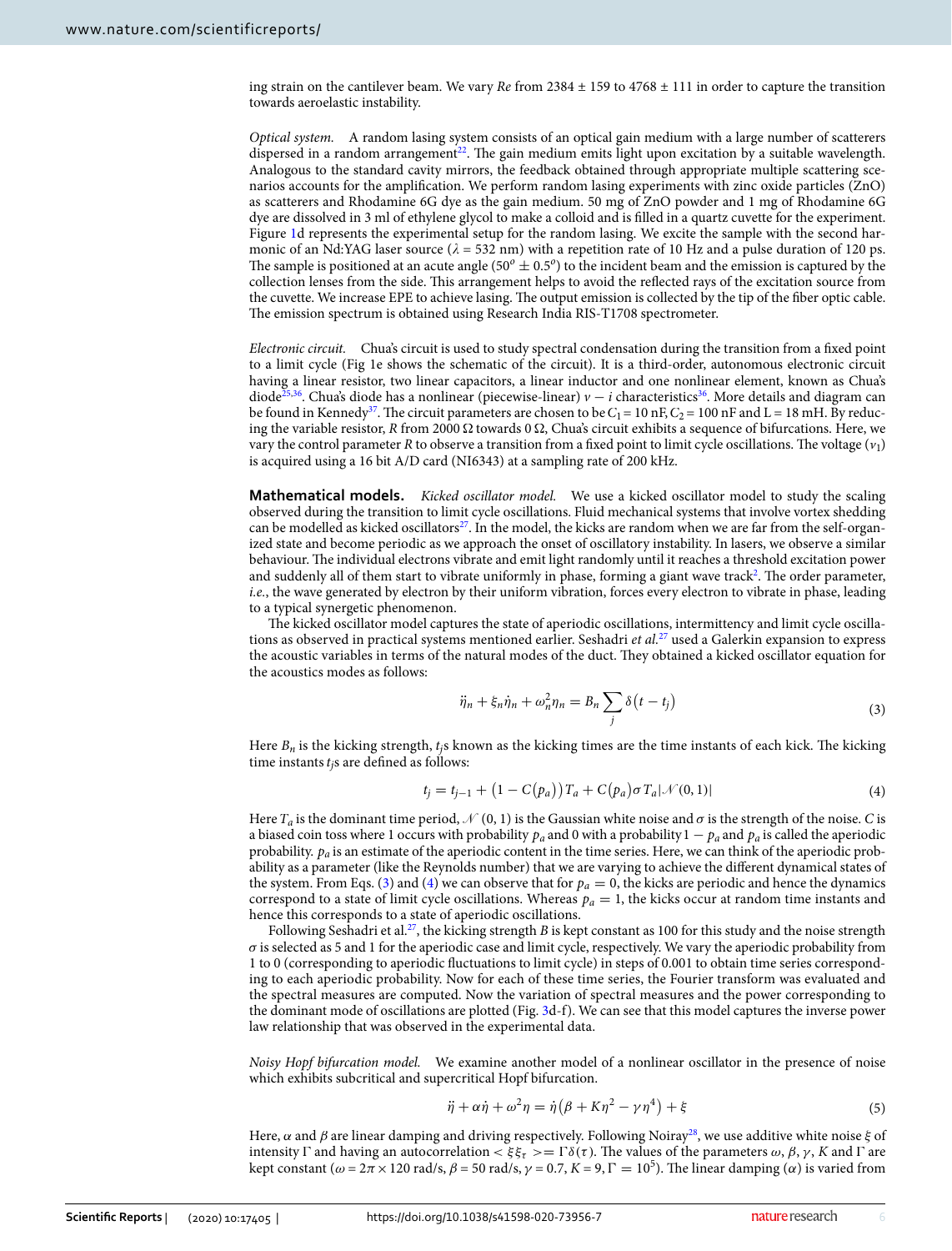

<span id="page-6-12"></span>**Figure 4.** Power law exponents obtained from the scaling relation between the spectral measures and the peak power for the higher index spectral measures in different experimental systems and models. Here, the exponential function refers to the functional form of the power spectrum as defined in Eq. [\(2](#page-3-1)) in the manuscript.

95 rad/s to 56 rad/s to capture the transition from an aperiodic state to a high amplitude limit cycle oscillation. The corresponding time series of  $\eta$  for each value of  $\alpha$  is obtained and the spectral measures are evaluated from the power spectra of the time series of  $\eta$ . As observed for the experiments, the spectral measures follow inverse powerlaw scaling with peak power for noisy Hopf bifurcation as well, where periodicity arises out of a noisy environment.

**Power law exponents for a set of spectral measures.** The set of spectral measures show an inverse power law relation with the power corresponding to the dominant mode during spectral condensation. The power law exponents decrease for the higher indices of the measure. The power law exponents calculated for different indices up to  $m = 4$  $m = 4$  and  $n = 4$  are summarized in Fig. 4. We have compared the exponents for different experimental systems and models. In Fig. [4](#page-6-12), bluff body combustor A and B represent bluff body combustor with length 700 mm and 1100 mm respectively.

Received: 4 May 2020; Accepted: 7 September 2020 Published online: 15 October 2020

#### **References**

- <span id="page-6-0"></span>1. Cross, M. C. & Hohenberg, P. C. Pattern formation outside of equilibrium. Rev. Mod. Phys. **65**, 851 (1993).
- <span id="page-6-1"></span>2. Haken, H. The Science of Structure : Synergetics (Van Nostrand Reinhold, C1984, 1984).
- <span id="page-6-2"></span>3. Croquette, V. Convective pattern dynamics at low prandtl number: Part 1. Contemp. Phys. **30**, 113–133 (1989).
- <span id="page-6-3"></span>4. Kelso, J. S. Dynamic Patterns: The Self-organization of Brain and Behavior (MIT press, Cambridge, 1995).
- <span id="page-6-4"></span>5. Davis, K. B. et al. Bose-Einstein condensation in a gas of sodium atoms. Phys. Rev. Lett. **75**, 3969 (1995).
- <span id="page-6-5"></span>6. Ketterle, W. Experimental studies of Bose-Einstein condensation. Phys. Today **52**, 30–35 (1999).
- <span id="page-6-6"></span> 7. Fischer, B. & Weill, R. When does single-mode lasing become a condensation phenomenon?. Opt. Express **20**, 26704–26713 (2012). 8. Klaers, J., Schmitt, J., Vewinger, F. & Weitz, M. Bose-Einstein condensation of photons in an optical microcavity. Nature **468**,
- 545–548 (2010).
- 9. Conti, C., Leonetti, M., Fratalocchi, A., Angelani, L. & Ruocco, G. Condensation in disordered lasers: theory, 3 d+ 1 simulations, and experiments. Phys. Rev. Lett. **101**, 143901 (2008).
- <span id="page-6-7"></span>10. Fischer, B. & Bekker, A. Many-body photonics. Opt. Photon. News **24**, 40–47 (2013).
- <span id="page-6-8"></span>11. Sun, C. et al. Observation of the kinetic condensation of classical waves. Nat. Phys. **8**, 470–474 (2012).
- <span id="page-6-9"></span> 12. Zanette, D. & Mikhailov, A. Condensation in globally coupled populations of chaotic dynamical systems. Phys. Rev. E **57**, 276 (1998).
- <span id="page-6-10"></span>13. Bianconi, G. & Barabási, A.-L. Bose-Einstein condensation in complex networks. Phys. Rev. Lett. **86**, 5632 (2001).
- <span id="page-6-11"></span> 14. Watkins, N. W., Pruessner, G., Chapman, S. C., Crosby, N. B. & Jensen, H. J. 25 years of self-organized criticality: Concepts and controversies. Space Sci. Rev. **198**, 3–44 (2016).

7